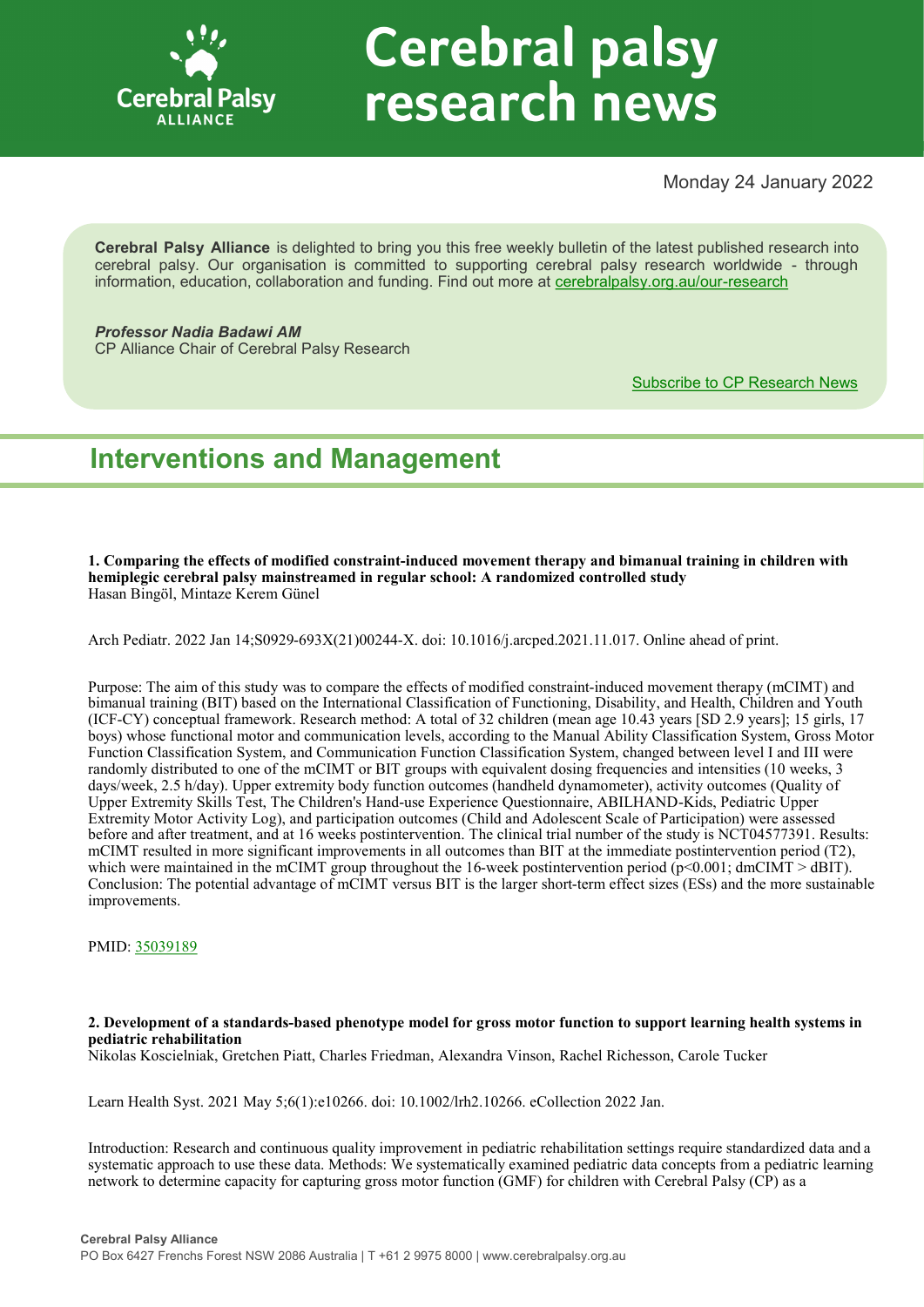demonstration for enabling infrastructure for research and quality improvement activities of an LHS. We used an iterative approach to construct phenotype models of GMF from standardized data element concepts based on case definitions from the Gross Motor Function Classification System (GMFCS). Data concepts were selected using a theory and expert-informed process and resulted in the construction of four phenotype models of GMF: an overall model and three classes corresponding to deviations in GMF for CP populations. Results: Sixty five data element concepts were identified for the overall GMF phenotype model. The 65 data elements correspond to 20 variables and logic statements that instantiate membership into one of three clinically meaningful classes of GMF. Data element concepts and variables are organized into five domains relevant to modeling GMF: Neurologic Function, Mobility Performance, Activity Performance, Motor Performance, and Device Use. Conclusion: Our experience provides an approach for organizations to leverage existing data for care improvement and research in other conditions. This is the first consensus-based and theory-driven specification of data elements and logic to support identification and labeling of GMF in patients for measuring improvements in care or the impact of new treatments. More research is needed to validate this phenotype model and the extent that these data differentiate between classes of GMF to support various LHS activities.

## PMID: [35036550](http://www.ncbi.nlm.nih.gov/pubmed/35036550)

**3. Epidural Analgesia Versus Lumbar Plexus Blockade After Hip Reconstruction Surgery in Children With Cerebral Palsy and Intrathecal Baclofen Pumps: A Comparison of Safety and Efficacy**

Aneesh V Samineni, Susan E Eklund, Patricia E Miller, Kristin Buxton, Brian D Snyder, Travis H Matheney, Colyn J Watkins, Scellig S D Stone, Walid Alrayashi, Roland Brusseau, Benjamin J Shore

J Pediatr Orthop. 2022 Jan 20. doi: 10.1097/BPO.0000000000002056. Online ahead of print.

Background: Epidural analgesia is commonly used for pain control after reconstructive hip surgery, but its use is controversial in the presence of an intrathecal baclofen pump (ITB). The purpose of this retrospective study was to investigate the rate of serious anesthetic and postoperative complications as well as the efficacy of epidural analgesia compared with lumbar plexus blocks (LPBs) for pain management after neuromuscular hip reconstruction in children with cerebral palsy (CP) and ITB. Methods: Pediatric patients with CP and ITB undergoing hip reconstructive surgery from 2010 to 2019 were retrospectively identified. Patients receiving epidural analgesia were compared with those receiving LPB. Morphine milligram equivalents per kilogram were used as a surrogate measure for pain-related outcomes, as pain scores were reported with wide ranges (eg, 0 to 5/10), making it unfeasible to compare them across the cohort. Postoperative complications were graded using the modified Clavien-Dindo classification. Results: Forty-four patients (26/44, 59% male) underwent surgery at an average age of 10.3 years (SD=3.4 y, range: 4 to 17 y). The majority utilized LPB (28/44, 64%) while the remaining utilized epidural (16/44, 36%). There were no differences in rates of serious complications, including no cases of ITB malfunction, damage, or infection. During the immediate postoperative course, patients who received LPB had higher morphine milligram equivalents per kilogram requirements than patients who received epidural analgesia. Conclusions: In patients with CP undergoing hip reconstruction surgery with an ITB in situ, epidural anesthesia was associated with improved analgesia compared with LPB analgesia, with a similar risk for adverse outcomes. Epidural catheters placed using image-guided insertion techniques can avoid damage to the ITB catheter while providing effective postoperative pain control without increasing rates of complications in this complex patient population.

PMID: [35051954](http://www.ncbi.nlm.nih.gov/pubmed/35051954)

### **4. A new framework for analysis of three-dimensional shape and architecture of human skeletal muscles from in vivo imaging data** Bart Bolsterlee

J Appl Physiol (1985). 2022 Jan 20. doi: 10.1152/japplphysiol.00638.2021. Online ahead of print.

A new framework is presented for comprehensive analysis of the three-dimensional shape and architecture of human skeletal muscles from magnetic resonance and diffusion tensor imaging data. The framework comprises three key features: (1) identification of points on the surface of and inside a muscle that have a correspondence to points on and inside another muscle, (2) reconstruction of average muscle shape and average muscle fibre orientations, and (3) utilization of data on between-muscle variation to visualize and make statistical inferences about changes or differences in muscle shape and architecture. The general use of the framework is demonstrated by its application to three case studies. Analysis of data obtained before and after eight weeks of strength training revealed there was little regional variation in hypertrophy of the vastus medialis and vastus lateralis,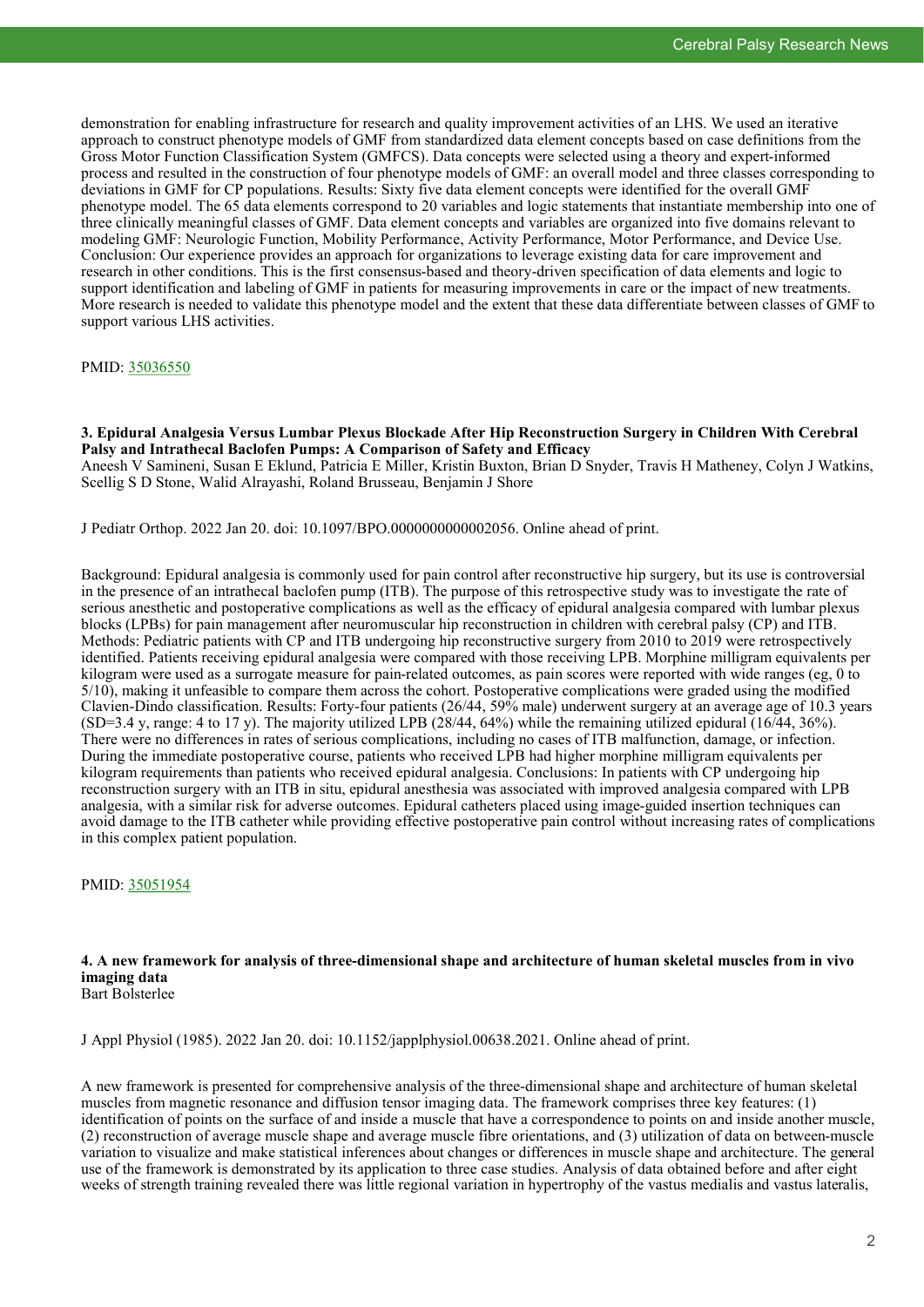and no systematic change in pennation angle. Analysis of passive muscle lengthening revealed heterogeneous changes in shape of the medial gastrocnemius, and confirmed the ability of the methods to detect subtle changes in muscle fibre orientation. Analysis of the medial gastrocnemius of children with unilateral cerebral palsy showed that muscles in the more-affected limb were shorter, thinner and less wide than muscles in the less-affected limb, and had slightly more pennate muscle fibres in the central and proximal part of the muscle. Amongst other applications, the framework can be used to explore the mechanics of muscle contraction, investigate adaptations of muscle architecture, build anatomically realistic computational models of skeletal muscles, and compare muscle shape and architecture between species.

## PMID: [35050794](http://www.ncbi.nlm.nih.gov/pubmed/35050794)

## **5. The effect of prolonged walking on muscle fatigue and neuromuscular control in children with cerebral palsy** Sanne Ettema, Laura M Oudenhoven, Karin Roeleveld, Annemieke I Buizer, Marjolein M van der Krogt

Gait Posture. 2022 Jan 7;93:7-13. doi: 10.1016/j.gaitpost.2022.01.004. Online ahead of print.

Background: Muscle fatigue of the lower limbs is considered a main contributor to the perceived fatigue in children with cerebral palsy (CP) and is expected to occur during prolonged walking. In adults without disabilities, muscle fatigue has been proposed to be associated with adaptations in complexity of neuromuscular control. Research question: What are the effects of prolonged walking on signs of muscle fatigue and complexity of neuromuscular control in children with CP? Methods: Ten children with CP and fifteen typically developing (TD) children performed a standardised protocol on an instrumented treadmill consisting of three stages: six-minutes walking at preferred speed (6 MW), moderate-intensity walking (MIW, with two minutes at heart rate > 70% of predicted maximal heart rate) and four-minutes walking at preferred speed (post-MIW). Electromyography (EMG) data were analysed for eight muscles of one leg during three time periods: 6 MW-start, 6 MW-end and post-MIW. Signs of muscle fatigue were quantified as changes in EMG median frequency and EMG root mean square (RMS). Complexity of neuromuscular control was quantified by total variance accounted for by one synergy (tVAF1). Muscle coactivation was assessed for antagonistic muscle pairs. Results: EMG median frequency was decreased at 6 MW-end and post -MIW compared to 6 MW-start in children with CP ( $p < 0.05$ ), but not in TD children. In both groups, EMG-RMS ( $p < 0.01$ ) and muscle coactivation (p < 0.01) were decreased at 6 MW-end and post-MIW compared to 6 MW-start. tVAF1 decreased slightly at 6 MW-end and post-MIW compared to 6 MW-start in both groups (p < 0.05). Changes were most pronounced from 6 MW-start to 6 MW-end. Significance: Children with CP presented signs of muscle fatigue after prolonged walking, while no effects were found for TD. Both groups showed minimal changes in tVAF1, suggesting signs of muscle fatigue are not associated with changes in complexity of neuromuscular control.

## PMID: [35042058](http://www.ncbi.nlm.nih.gov/pubmed/35042058)

**6. Physical activity intention and attendance behaviour in Finnish youth with cerebral palsy - results from a physical activity intervention: an application of the theory of planned behaviour** Alfredo Ruiz, Kwok Ng, Pauli Rintala, Kaisa Kaseva, Taija Finni

Review J Exerc Rehabil. 2021 Dec 27;17(6):370-378. doi: 10.12965/jer.2142588.294. eCollection 2021 Dec.

Physical activity is associated with better health in individuals with cerebral palsy (CP). Numerous physical activity interventions have been designed to promote physical activity among youth with CP. No previous studies have explored the factors contributing to the intention to participate and predicting attendance behaviour for these interventions. Using theory of planned behaviour (TPB), this study explored the prediction of physical activity intention and attendance behaviour in a physical activity intervention aiming to promote physical activity in a sample of young individuals with CP. Males with CP aged 9-21 years were asked to complete measures of attitude, subjective norms, perceived behavioural control and, intentions towards a physical activity intervention. Participants had no cognitive impairments to understand and follow instructions, were categorised into Gross Motor Function Classification System I-III, did not receive any specific lower limbs' medical treatment, or did not participate in a strength training program for lower limbs within 6 months before the study. Subjective norms were found to be the only significant predictor of intention, accounting for 83% of variance in intention. Intention and perceived behaviour control were found to be a nonsignificant predictor of attendance behaviour in youth with CP. The results show that TPB is a relevant tool in the prediction of intention towards a physical activity intervention in Finnish youth with CP.

PMID: [35036385](http://www.ncbi.nlm.nih.gov/pubmed/35036385)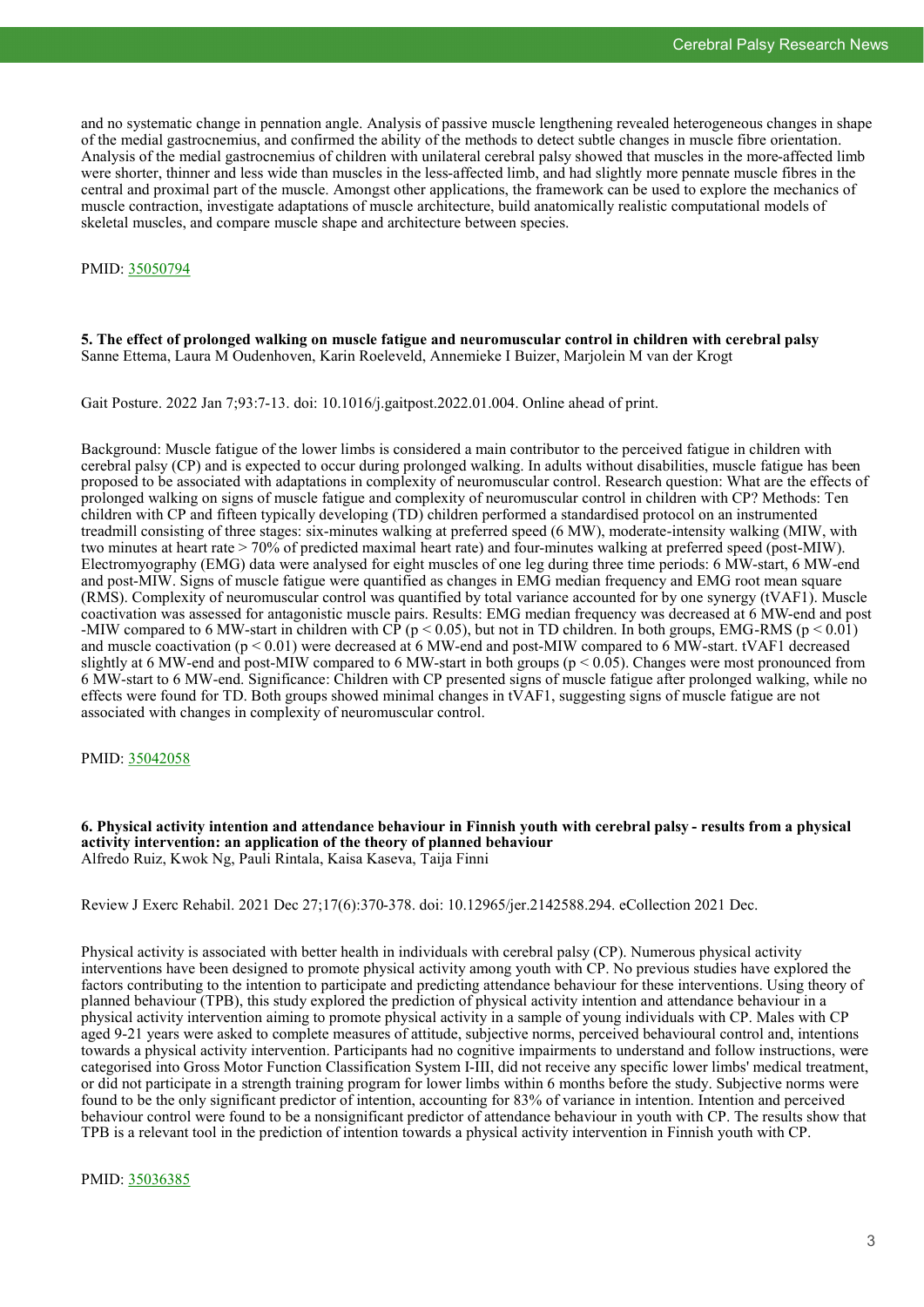**7. The effects of sling exercise program on balance and body activities in children with spastic cerebral palsy** Eun-Ju Song, Eun-Jung Lee, Hae-Yeon Kwon

J Exerc Rehabil. 2021 Dec 27;17(6):410-417. doi: 10.12965/jer.2142608.304. eCollection 2021 Dec.

The purpose of this study was to investigate the static and dynamic balance and body activities after administering a trunk stability exercise program using a sling for children with spastic cerebral palsy of Gross Motor Function Classification System (GMFCS) levels III-IV. This study was conducted based on a quasi-experimental study design. Six of the study participants were assigned to the control group and six were assigned to the experimental group using simple random sampling. Both groups underwent a double-blind clinical trial study in which exercise therapy was performed for 40 min twice a week for 8 weeks. The experimental group underwent the sling exercise program and the control group underwent neuro-developmental treatment. The results showed that static and dynamic balance were significantly different before and after intervention in both the experimental and control groups  $(P<0.05)$ , and there was also a statistically significant difference between the two groups (P<0.05). Gross motor function and activities of daily life showed significant improvement before and after intervention in the experimental group (P<0.05), but there was no statistically significant difference in the control group (P<0.05). There was a statistically significant difference between the two groups  $(P< 0.05)$ . Therefore, the sling exercise program can be used as an effective treatment for improving balance and physical activity in children with cerebral palsy of GMFCS levels III-IV who have difficulty walking. In addition, such exercise will have a positive impact on the independence of such children and help them to participate in social activities.

PMID: [35036390](http://www.ncbi.nlm.nih.gov/pubmed/35036390)

## **8. Effects of modified pilates on trunk, postural control, gait and balance in children with cerebral palsy: a singleblinded randomized controlled study**

Hatice Adıguzel, Bulent Elbasan

Acta Neurol Belg. 2022 Jan 18. doi: 10.1007/s13760-021-01845-5. Online ahead of print.

Objective: This study aimed to determine the effects of modified pilates exercises (MPE) and neurodevelopmental therapy (NDT) on trunk, postural control, gait, and balance in children with cerebral palsy (CP). Methods: 18 children with CP between gross motor function classification system (GMFCS) I and III were randomized into two groups as study (Group A, MPE) and control (Group B, NDT). Physiotherapy (PT) took place 2 days a week for 8 weeks. Trunk control measurement scale (TCMS), seated postural control measurement (SPCM), pediatric reach test (PRT), pediatric berg balance measurement (PBBM), 6 minute walking test (6MWT), observational gait scale (OGS), core stability performance measurements, and muscle strength tests were performed. Results: Mean age of group A (n = 9) was  $9 \pm 1.58$  years, and group B (n = 9) was  $10 \pm 2.73$  years. Significant differences were found in the SPCM posture ( $p = 0.000$ ), TCMS ( $p = 0.004$ ), OGS right ( $p = 0.019$ ) and left ( $p = 0.019$ ) 0.001) scores, abdominal fatigue test (AFT) ( $p = 0.014$ ), modified side bridge (MSBT) test (right  $p = 0.04$ , left  $p = 0.031$ ), pressure biofeedback unit test (PBU) ( $p = 0.024$ ), and sit-ups test (SUT) ( $p = 0.011$ ) in favor of group A. According to the initial measurements of the percentage changes of the tests, significantly difference was found in PBBMR ( $p = 0.001$ ), PBBML  $(p = 0.000)$ , SPCM posture (0.001), TCMS (0.000), MBSTET (0.000), MSBT left (p = 0.034), AFT (p = 0.002), PBU (p = 0.015), SUT (p = 0.000), MPUT (p = 0.018), and OGS right (p = 0.029) in favor of group A. Conclusion: The results revealed that MPEs in children with CP positively affects trunk, postural control, gait, and balance compared to NDT. It is concluded that MPE can be used as an alternative treatment approach in children with CP.

## PMID: [35040072](http://www.ncbi.nlm.nih.gov/pubmed/35040072)

## **9. Measuring Effects on Pain and Quality of Life after Abobotulinum Toxin A Injections in Children with Cerebral Palsy**

Christian Wong, Ian Westphall, Josephine Sandahl Michelsen

Toxins (Basel). 2022 Jan 5;14(1):43. doi: 10.3390/toxins14010043.

Sixty-seven percent of children with cerebral palsy (CCP) experience pain. Pain is closely interrelated to diminished quality of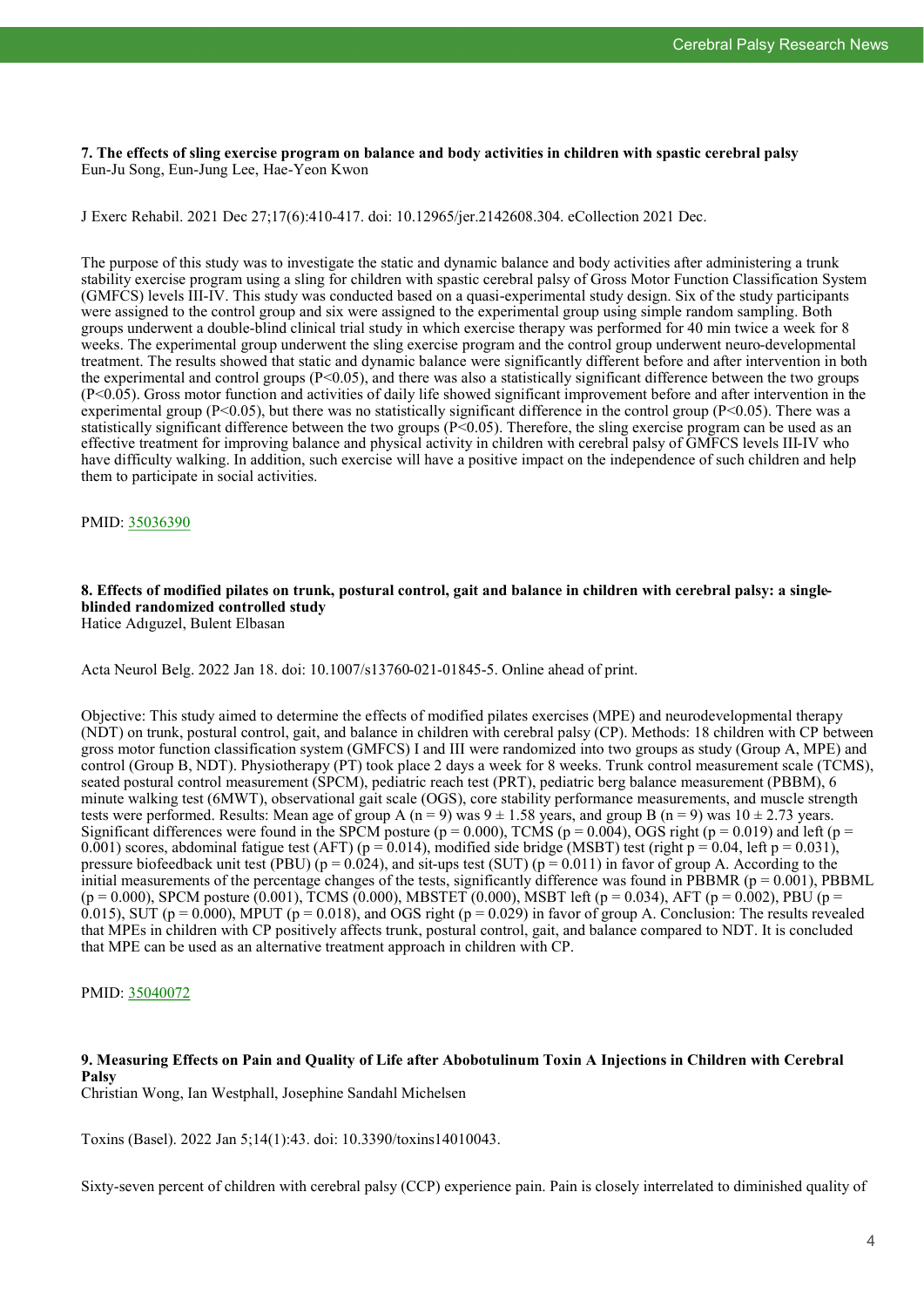life. Despite this, pain is an overlooked and undertreated clinical problem. The objective of this study was to examine the analgesic effect of a single lower extremity intramuscular injection of Abobotulinum toxin A/Dysport in CCP. Twenty-five CCP with at least moderate pain (r-FLACC  $\geq$  4) during passive range of motion were included. Localized pain and pain in everyday living were measured by r-FLACC and the Paediatric Pain Profile (PPP), respectively. Functional improvements were evaluated by the goal attainment scale (SMART GAS). Quality of life was evaluated by either the CPCHILD or the CP-QOL. The subjects were evaluated at baseline before injection, then after 4, 12, and 28 weeks. Twenty-two subjects had a significant mean and maximum localized pain reduction ( $p < 0.001$ ) at four weeks post-treatment in 96% (21/22). The reduction was maintained at 12 (19/19) and 28 weeks (12/15). Daily pain evaluated by the PPP was significantly reduced and functional SMART GAS goals were significantly achieved from 4 to 28 weeks. Quality of life improved significantly at four weeks (CPCHILD). Significant functional gains and localized and daily pain reduction were seen from 4 to 28 weeks.

PMID: [35051020](http://www.ncbi.nlm.nih.gov/pubmed/35051020)

## **10. Cognitive Orientation to Daily Occupational Performance (CO-OP) in Children with Cerebral Palsy: A Systematic Review with Meta-analysis : L'approcheCO-OP auprès des enfants atteints de paralysie cérébrale: revue systématique et méta-analyse**

Meysam Roostaei, Hamid Dalvand, Mehdi Rassafiani, Greg Kelly, Bahman Razi

Can J Occup Ther. 2022 Jan 19;84174211066651. doi: 10.1177/00084174211066651. Online ahead of print.

Cognitive orientation to daily occupational performance (CO-OP) is a client-centered treatment approach that was developed in the 1990s by occupational therapists. Purpose: Exploring current evidence about the effectiveness of CO-OP on children with cerebral palsy (CP). Method: Major electronic databases were searched. A narrative synthesis of current literature and metaanalyses on randomized control trials (RCTs) were conducted on changes in occupational performance. Findings: Seven studies with 103 participants were included. Four studies were RCTs with moderate levels of evidence, and three studies had singlesubject designs. Although beneficial effects of CO-OP on goal achievement and transferring learned skills were reported, metaanalyses showed that CO-OP had no significant effect on the performance (WMD = 1.52,  $95\%$  CI = -1.58 to 4.63, P = .33) and satisfaction domains (WMD = 1.71, 95% CI = -1.14 to 4.57,  $\hat{P}$  = .24) of Canadian Occupational Performance Measure scores compared to alternative interventions. Implications: CO-OP improves occupational performance but not more than alternative interventions. Results are inconclusive due to small sample sizes and heterogeneity of alternative interventions and participants. Therefore, research with a larger number of participants with sound RCT methods is needed.

PMID: [35044278](http://www.ncbi.nlm.nih.gov/pubmed/35044278)

**11. Cerebral Palsy in Child Neurology and Neurodevelopmental Disabilities Training: An Unmet Need** Jenny L Wilson, Young-Min Kim, Jennifer A O'Malley, Rose Gelineau-Morel, Laura Gilbert, Jennifer M Bain, Bhooma R Aravamuthan

J Child Neurol. 2022 Jan 17;8830738211072711. doi: 10.1177/08830738211072711. Online ahead of print.

Background: Cerebral palsy (CP) is the most common cause of childhood motor disability. However, there is limited guidance on training of child neurologists and neurodevelopmental disability specialists in the care of individuals with cerebral palsy. We sought to determine training program directors' impressions of the importance and adequacy of training in the diagnosis and management of cerebral palsy. Methods: In this cross-sectional study, all 82 child neurology and neurodevelopmental disability program directors were asked to complete a survey querying program characteristics, aspects of training in cerebral palsy, importance of cerebral palsy training, and perceived competence at graduation in cerebral palsy care. Results: There were 35 responses (43% response rate). Nearly all program directors (91%) reported "learning to diagnose cerebral palsy" as very important, and most (71%) felt that "learning to manage cerebral palsy" was very important. Although most program directors reported trainees to be very or extremely competent in cerebral palsy diagnosis (77%), only 43% of program directors felt that trainees were very or extremely competent in cerebral palsy management. Time spent with cerebral palsy faculty was associated with higher reported competence in cerebral palsy diagnosis ( $P = .03$ ) and management ( $P < .01$ ). The presence of a cerebral palsy clinic was associated with higher reported competence in cerebral palsy management ( $P = .03$ ). Conclusions: Child neurology and neurodevelopmental disability program directors reported that training in cerebral palsy is important for residents; however, a significant proportion felt that residents were not very well prepared to manage cerebral palsy. The development of cerebral palsy curricula and exposure to cerebral palsy clinics may improve training, translating to better care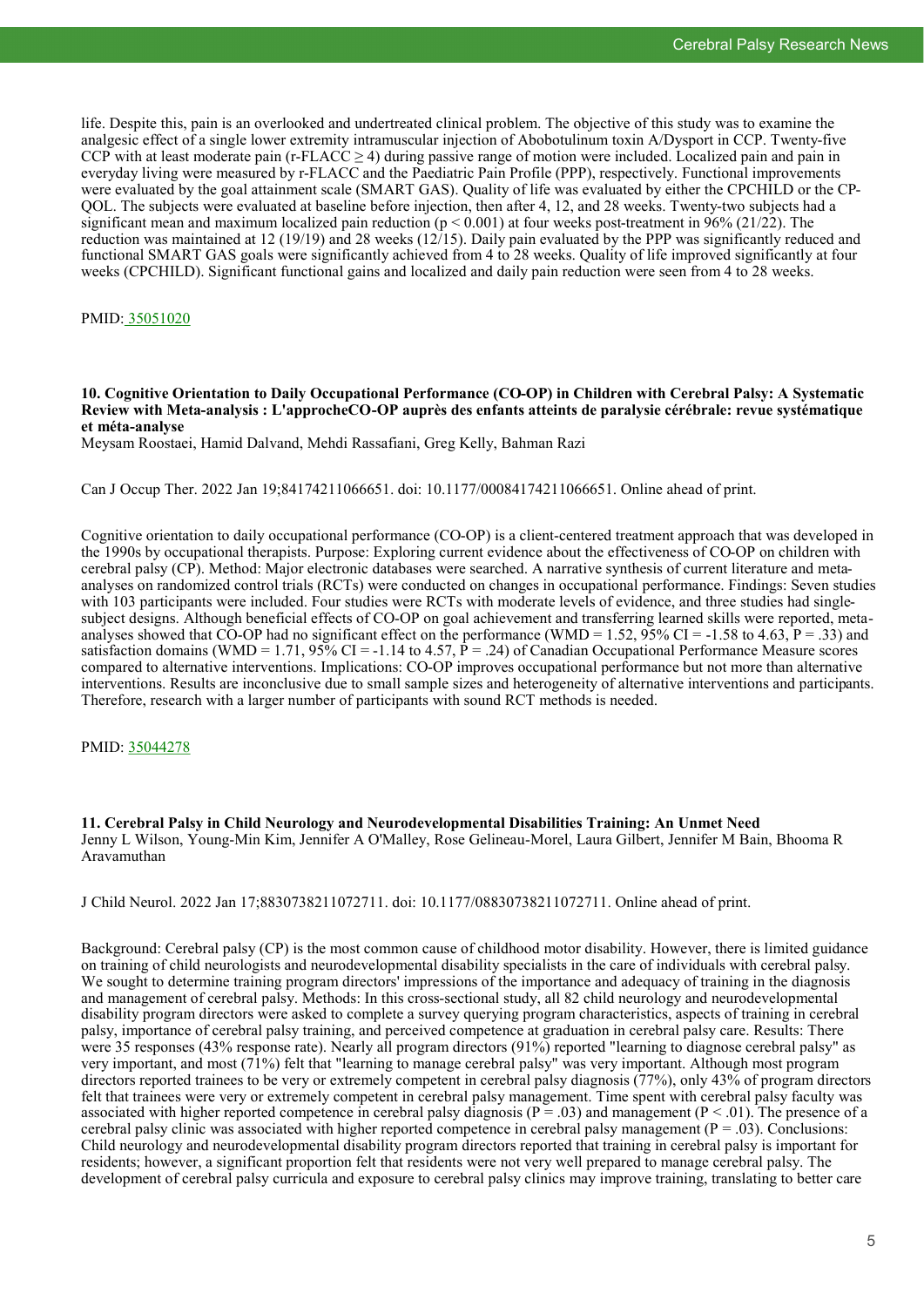of individuals with cerebral palsy.

## PMID: [35037781](http://www.ncbi.nlm.nih.gov/pubmed/35037781)

## **12. Mortality, In-Hospital Morbidity, Care Practices, and 2-Year Outcomes for Extremely Preterm Infants in the US, 2013-2018**

Edward F Bell, Susan R Hintz, Nellie I Hansen, Carla M Bann, Myra H Wyckoff, Sara B DeMauro, Michele C Walsh, Betty R Vohr, Barbara J Stoll, Waldemar A Carlo, Krisa P Van Meurs, Matthew A Rysavy, Ravi M Patel, Stephanie L Merhar, Pablo J Sánchez, Abbot R Laptook, Anna Maria Hibbs, C Michael Cotten, Carl T D'Angio, Sarah Winter, Janell Fuller, Abhik Das, Eunice Kennedy Shriver National Institute of Child Health and Human Development Neonatal Research Network

JAMA. 2022 Jan 18;327(3):248-263. doi: 10.1001/jama.2021.23580.

Importance: Despite improvement during recent decades, extremely preterm infants continue to contribute disproportionately to neonatal mortality and childhood morbidity. Objective: To review survival, in-hospital morbidities, care practices, and neurodevelopmental and functional outcomes at 22-26 months' corrected age for extremely preterm infants. Design, setting, and participants: Prospective registry for extremely preterm infants born at 19 US academic centers that are part of the Eunice Kennedy Shriver National Institute of Child Health and Human Development Neonatal Research Network. The study included 10 877 infants born at 22-28 weeks' gestational age between January 1, 2013, and December 31, 2018, including 2566 infants born before 27 weeks between January 1, 2013, and December 31, 2016, who completed follow-up assessments at 22-26 months' corrected age. The last assessment was completed on August 13, 2019. Outcomes were compared with a similar cohort of infants born in 2008-2012 adjusting for gestational age. Exposures: Extremely preterm birth. Main outcomes and measures: Survival and 12 in-hospital morbidities were assessed, including necrotizing enterocolitis, infection, intracranial hemorrhage, retinopathy of prematurity, and bronchopulmonary dysplasia. Infants were assessed at 22-26 months' corrected age for 12 health and functional outcomes, including neurodevelopment, cerebral palsy, vision, hearing, rehospitalizations, and need for assistive devices. Results: The 10 877 infants were 49.0% female and 51.0% male; 78.3% (8495/10848) survived to discharge, an increase from 76.0% in 2008-2012 (adjusted difference, 2.0%; 95% CI, 1.0%-2.9%). Survival to discharge was 10.9% (60/549) for live-born infants at 22 weeks and 94.0% (2267/2412) at 28 weeks. Survival among actively treated infants was 30.0% (60/200) at 22 weeks and 55.8% (535/958) at 23 weeks. All in-hospital morbidities were more likely among infants born at earlier gestational ages. Overall, 8.9% (890/9956) of infants had necrotizing enterocolitis, 2.4% (238/9957) had early-onset infection, 19.9% (1911/9610) had late-onset infection, 14.3% (1386/9705) had severe intracranial hemorrhage, 12.8% (1099/8585) had severe retinopathy of prematurity, and 8.0% (666/8305) had severe bronchopulmonary dysplasia. Among 2930 surviving infants with gestational ages of 22-26 weeks eligible for follow-up, 2566 (87.6%) were examined. By 2-year follow-up, 8.4% (214/2555) of children had moderate to severe cerebral palsy, 1.5% (38/2555) had bilateral blindness, 2.5% (64/2527) required hearing aids or cochlear implants, 49.9% (1277/2561) had been rehospitalized, and 15.4% (393/2560) required mobility aids or other supportive devices. Among 2458 fully evaluated infants, 48.7% (1198/2458) had no or mild neurodevelopmental impairment at follow-up, 29.3% (709/2419) had moderate neurodevelopmental impairment, and 21.2% (512/2419) had severe neurodevelopmental impairment. Conclusions and relevance: Among extremely preterm infants born in 2013-2018 and treated at 19 US academic medical centers, 78.3% survived to discharge, a significantly higher rate than for infants born in 2008-2012. Among infants born at less than 27 weeks' gestational age, rehospitalization and neurodevelopmental impairment were common at 2 years of age.

PMID: [35040888](http://www.ncbi.nlm.nih.gov/pubmed/35040888)

**13. Outcome Analysis of Severe Hyperbilirubinemia in Neonates Undergoing Exchange Transfusion** Ruili Zhang, Wenqing Kang, Xiaoli Zhang, Lina Shi, Rui Li, Yanmei Zhao, Jing Zhang, Xiao Yuan, Shasha Liu, Wenhua Li, Falin Xu, Xiuyong Cheng, Changlian Zhu

Neuropediatrics. 2022 Jan 17. doi: 10.1055/s-0041-1742156. Online ahead of print.

Objective: Severe neonatal hyperbilirubinemia can cause neurological disability or mortality if not effectively managed. Exchange transfusion (ET) is an efficient treatment to prevent bilirubin neurotoxicity. The purpose of this study was to evaluate outcomes in severe neonatal hyperbilirubinemia with ET and to identify the potential risk factors for poor outcomes. Methods: Newborns of ≥28 weeks of gestational age with severe hyperbilirubinemia who underwent ET from January 2015 to August 2019 were included. Demographic data were recorded and analyzed according to follow-up outcomes at 12 months of corrected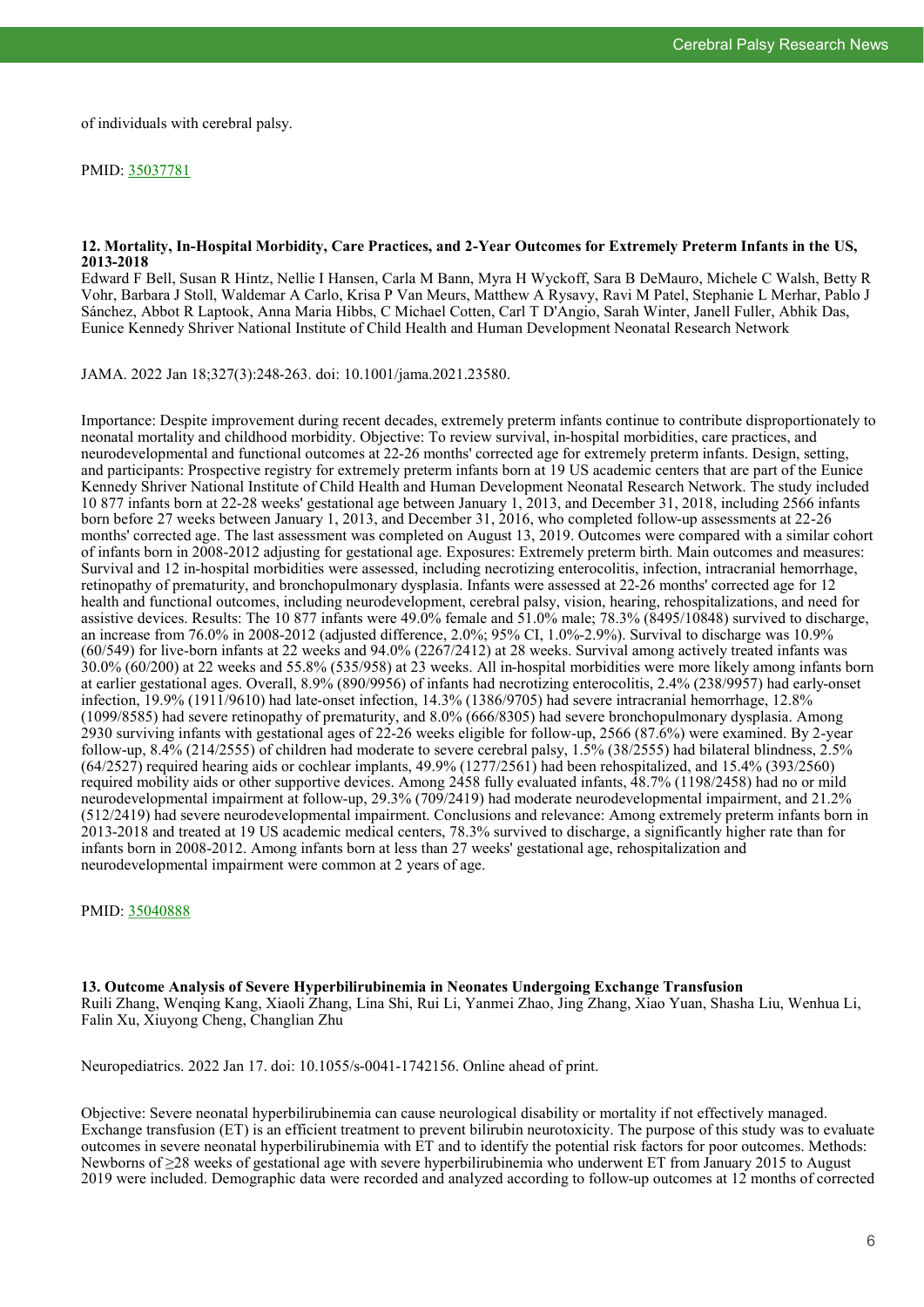age. Poor outcomes were defined as death due to bilirubin encephalopathy or survival with at least one of the following complications: cerebral palsy, psychomotor retardation (psychomotor developmental index < 70), mental retardation (mental developmental index < 70), or hearing impairment. Results: A total of 524 infants were eligible for recruitment to the study, and 62 infants were lost to follow-up. The outcome data from 462 infants were used for grouping analysis, of which 398 cases (86.1%) had normal outcomes and 64 cases (13.9%) suffered poor outcomes. Bivariate logistic regression analysis showed that peak total serum bilirubin (TSB) (odds ratio  $[OR] = 1.011$ , 95% confidence interval  $[CI] = 1.008 - 1.015$ , p = 0.000) and sepsis  $(OR = 4.352, 95\% \text{ CI} = 2.013-9.409, p < 0.001)$  were associated with poor outcomes of hyperbilirubinemia. Receiver operator characteristic curve analysis showed that peak TSB  $\geq$ 452.9  $\mu$ mol/L could predict poor outcomes of severe hyperbilirubinemia. Conclusion: Peak TSB and sepsis were associated with poor outcomes in infants with severe hyperbilirubinemia, and peak TSB ≥452.9 µmol/L could predict poor outcomes.

PMID: [35038754](http://www.ncbi.nlm.nih.gov/pubmed/35038754)

## **14. Recent Investigations on Neurotransmitters' Role in Acute White Matter Injury of Perinatal Glia and Pharmacotherapies-Glia Dynamics in Stem Cell Therapy**

Narasimha M Beeraka, P R Hemanth Vikram, M V Greeshma, Chinnappa A Uthaiah, Tahani Huria, Junqi Liu, Pramod Kumar, Vladimir N Nikolenko, Kirill V Bulygin, Mikhail Y Sinelnikov, Olga Sukocheva, Ruitai Fan

Review Mol Neurobiol. 2022 Jan 18. doi: 10.1007/s12035-021-02700-7. Online ahead of print.

Periventricular leukomalacia (PVL) and cerebral palsy are two neurological disease conditions developed from the premyelinated white matter ischemic injury (WMI). The significant pathophysiology of these diseases is accompanied by the cognitive deficits due to the loss of function of glial cells and axons. White matter makes up 50% of the brain volume consisting of myelinated and non-myelinated axons, glia, blood vessels, optic nerves, and corpus callosum. Studies over the years have delineated the susceptibility of white matter towards ischemic injury especially during pregnancy (prenatal, perinatal) or immediately after child birth (postnatal). Impairment in membrane depolarization of neurons and glial cells by ischemia-invoked excitotoxicity is mediated through the overactivation of NMDA receptors or non-NMDA receptors by excessive glutamate influx, calcium, or ROS overload and has been some of the well-studied molecular mechanisms conducive to the injury of white matter. Expression of glutamate receptors (GluR) and transporters (GLT1, EACC1, and GST) has significant influence in glial and axonal-mediated injury of premyelinated white matter during PVL and cerebral palsy. Predominantly, the central premyelinated axons express extensive levels of functional NMDA GluR receptors to confer ischemic injury to premyelinated white matter which in turn invoke defects in neural plasticity. Several underlying molecular mechanisms are yet to be unraveled to delineate the complete pathophysiology of these prenatal neurological diseases for developing the novel therapeutic modalities to mitigate pathophysiology and premature mortality of newborn babies. In this review, we have substantially discussed the above multiple pathophysiological aspects of white matter injury along with glial dynamics, and the pharmacotherapies including recent insights into the application of MSCs as therapeutic modality in treating white matter injury.

PMID: [35041139](http://www.ncbi.nlm.nih.gov/pubmed/35041139)

**15. C-section of Preclinical Animal Model of Chorioamnionitis Triggered by Group B Streptococcus (GBS)** Taghreed A Ayash, Seline Y Vancolen, Marie-Julie Allard, Guillaume Sébire

J Vis Exp. 2021 Dec 29;(178). doi: 10.3791/63221.

Group B Streptococcus (GBS) is one of the most common bacteria isolated during human pregnancy. It is a leading cause of placental infection/inflammation, termed chorioamnionitis. Chorioamnionitis exposes the developing fetus to a high risk of organ injuries, perinatal morbidity, and mortality, as well as life-long neurobehavioral impairments and other non-neurological developmental issues. The two most frequent subtypes of GBS isolates from maternal and fetal tissues are serotypes Ia (13%- 23%) and III (25%-53%). Our lab has developed and characterized a rat model of GBS-induced chorioamnionitis to study subsequent impacts on the central nervous system of the developing fetus and to understand underlying mechanistic aspects. This article presents the design as well as uses of the preclinical rat model, which closely reproduces the hallmark of GBSinduced chorioamnionitis in humans. This article aims to help scientists reproduce the experimental design as well as to provide support through examples of troubleshooting. The present model may also contribute to potential discoveries through uncovering causes, mechanisms, and novel therapeutic avenues, which remain unsettled in many developmental impairments arising from chorioamnionitis. Furthermore, the use of this model may be extended to the studies of perinatal non-neurological